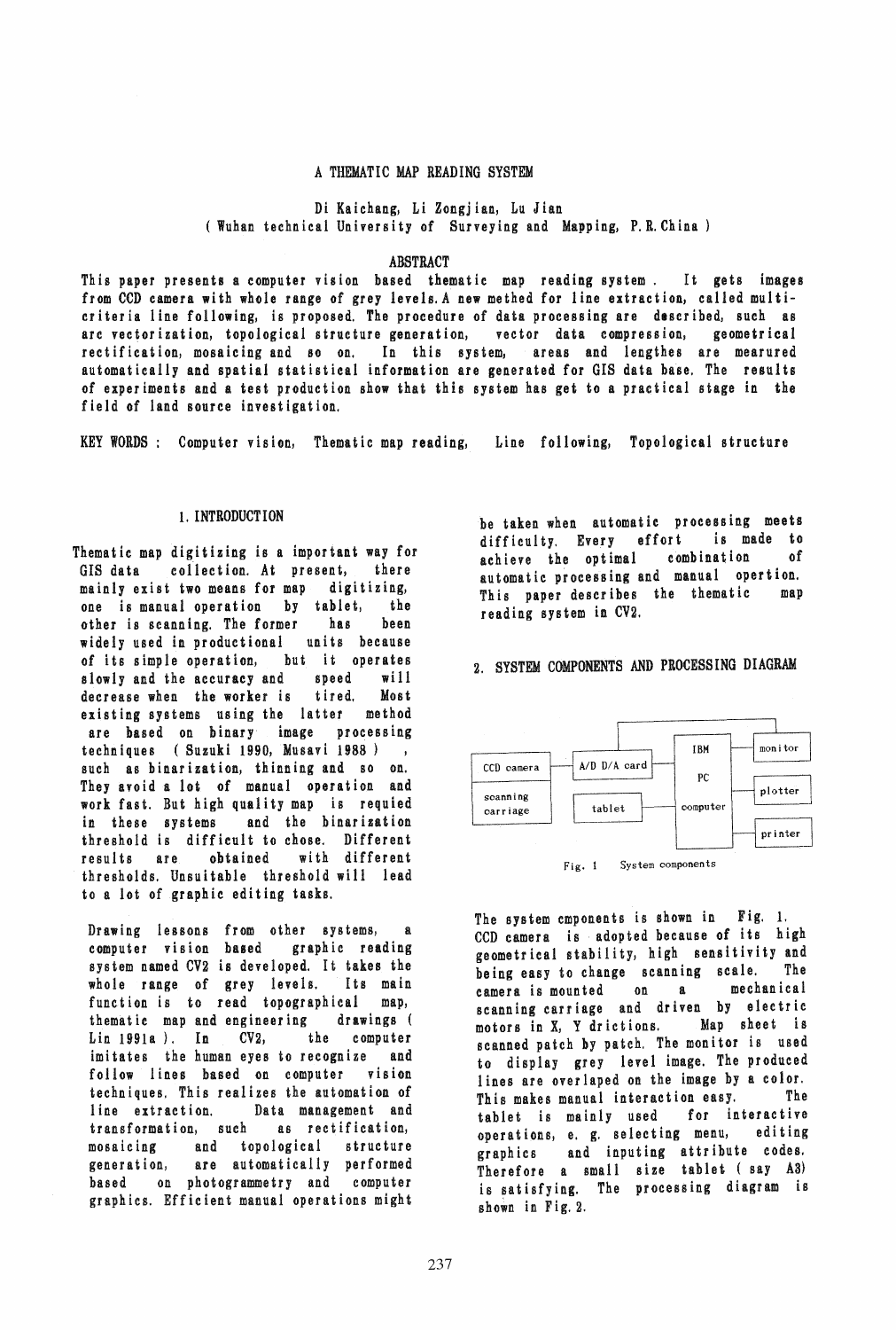

# 3. MAIN PROCESSING LINKS

# 3.1 Orientation point location

In each patch, there are four cross shaped orientation points on the corners. They are the control points for rectification and mosaicing, so they need to be located with high accuracy. Approximately locating the orientation point by manual pointing, the system detects many feature points and locates the point accurately by least square fitting. The location accuracy reaches to subpixel level. The algorithm can prevents the disturbance of other lines because it uses the structural information of the cross.

# 3.2 Line following

Line following is a sequential line extraction method. It is performed in the multi-grey levels image. Comparing with the binarization method, its significant advantage is that it can use the information gotten in last following step. So it is easy to take the local feature into account and this prevents the effect of uneven light and of the change in line width and darkness. Also, its location precision is higher than that of

## binarization method.

The main procedures of line following are detecting start points and following lines sequentially according to some searching schemes and rules.

3.2.1 Detecting start points Start points are selected among the most reliable points on the line. When a start point is found on a continuous line, the whole line will be followed in two directions. So the criterion to distinguish start points should be more strict than that in line following process. According to the "from coarse to fine' principle, a number of candidate points are extracted based on the pixel grey value, then more strict criteria are added to detect start points. These criteria are local sum of grey values, the density of candidate points and so on. The start following direction is detected by some template matching operators.

3.2.2 Line following algorithm Following algorithm, namely the searching scheme and decision criterion, is the core of the line following procedure. A lot of algorithms can be used in line following. Groch (Groch 1982) proposed a local and a regional method for line following based on<br>a profile analysis operater (PAO). The a profile analysis operater (PAO). local method detect points of the line by PAO sequentially in a arc shaped sample line with a variable length of the step. This method is mainly used in continuous line following. For every step in the regional method a rectagle area of interest (AOI) is defined straight in front of the last line segment increment. The AOI contains n samples which are perpendicular to the direction. In every sample line hint points are selected according to a confidence measure. A collinear measure is calculated to chose line points from the hint points. This method is mainly used in dashed line following. These two methods are combined to follow arbitrary lines. Joseph ( Joseph 1989 ) used two thresholds to follow lines of uneven density. One is called fatal threshold at which a single pixel on the line terminates extension and another some what blacker threshold called provisional threshold at which the provisional end point of the line is marked. In addition, edge following (tracing)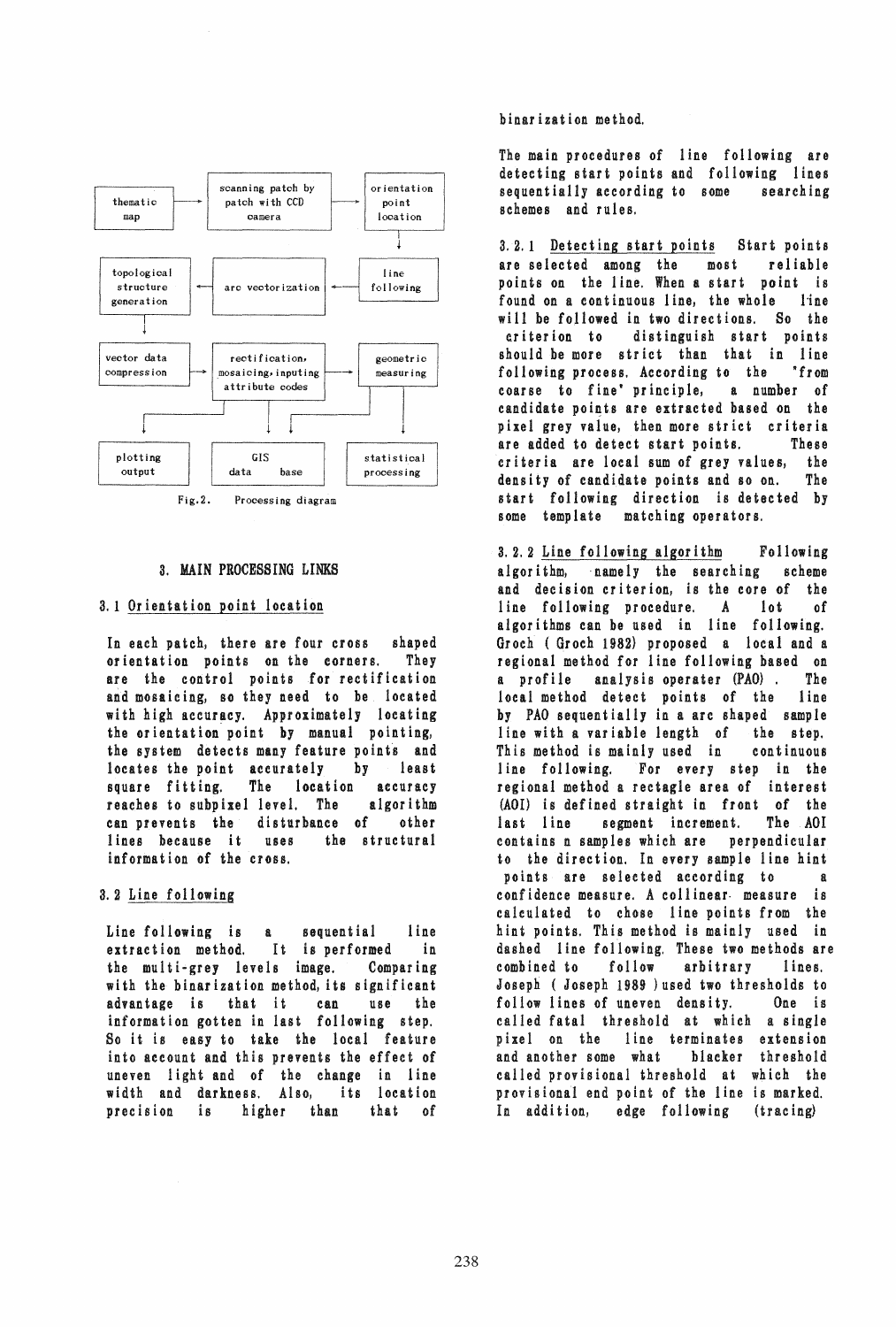algori thms proposed by ( FishIer 1981, Zamperoni 1982, Shu 1989, Ballard 1982 ) all can be used to follow lines by some modifications.

Theoritical analysis and experimental results indicate that each algorithm has its advantages and disadvantages. Segmentation algorithm can easily leap over the break point (Fig. 3a), but it needs too many manual operations when following a multi -curved line(Fig.3b). As for recursive following method, it is easy to follow lines like Fig. 3b shows, but it is difficult to deal with the break point in Fig. 38.. Variable radius circular seaching method can deal with both situations in Fig. 3a and Fig.3b (Fig.3c), but it will cause some errors when lines occur desentily (Fig. 3d). On the other hand, the same seaching scheme with different criterion ( such as grey value cri terion, difference criterion, local sum of grey values criterion} will lead to different results. Therefore, there is no ideal following algorithm which is suitable for any situation.



Fig. 3 Different algori thms

3.2.3 Multi-criteria line following In view of the differences of various algorithms, we think that the main way to improve line following procedure is to extract more information and apply multi-criteria. As for line following, there are a lot of information can be used, such as pixel grey value, first order difference, second

order difference, local sum of grey values, curvature and so on. In addition, the knowledge about the line shaped objects can be used in the mean time.

The organization mode for multi-criteria can be divided into two kinds. One is to arrange the criteria to a decision tree according to their strengthenness and operating speed. The other is to make a unique criterion by a linear function which is similar to the consuming function of heur istic searching. Suppose that  $C_1, C_2, \cdots \cdots$ , Cn are criteria collected, the unique criterion can be defined as

 $C=k_1C_1+k_2C_2+\cdots+ k_nC_n$ 

where  $k_1, k_2, \ldots,$   $k_n$  are weighted coefficients. Desicion tree and unique criterion are constructed from a lot of experiments and can be adaptively modified when the program operates.

3. 2. 4 The line following algorithms in the system at present A. Fully automatic line following (FALF) That is to say, start point location and line following are automatically performed without any manual operation. Two kinds of searching scheme are adopted. The first is arc searching (Fig.  $4a)$ , where the angle  $\alpha$  and radius R are automatically modified in the process. The second is recursive following  $(Fig. 4b)$ . Multi -criteria and decision tree form are adopted in each method. FALF is performed in the working window defined by the orientation points, also it can be peformed in a manually defined window. The two following methods are used individually or integrately. B. Line following with manual operation If some lines lose through FALF. Line following with some manual operation is performed. Manually pointing a start point on a line, the whole line will be automatically followed by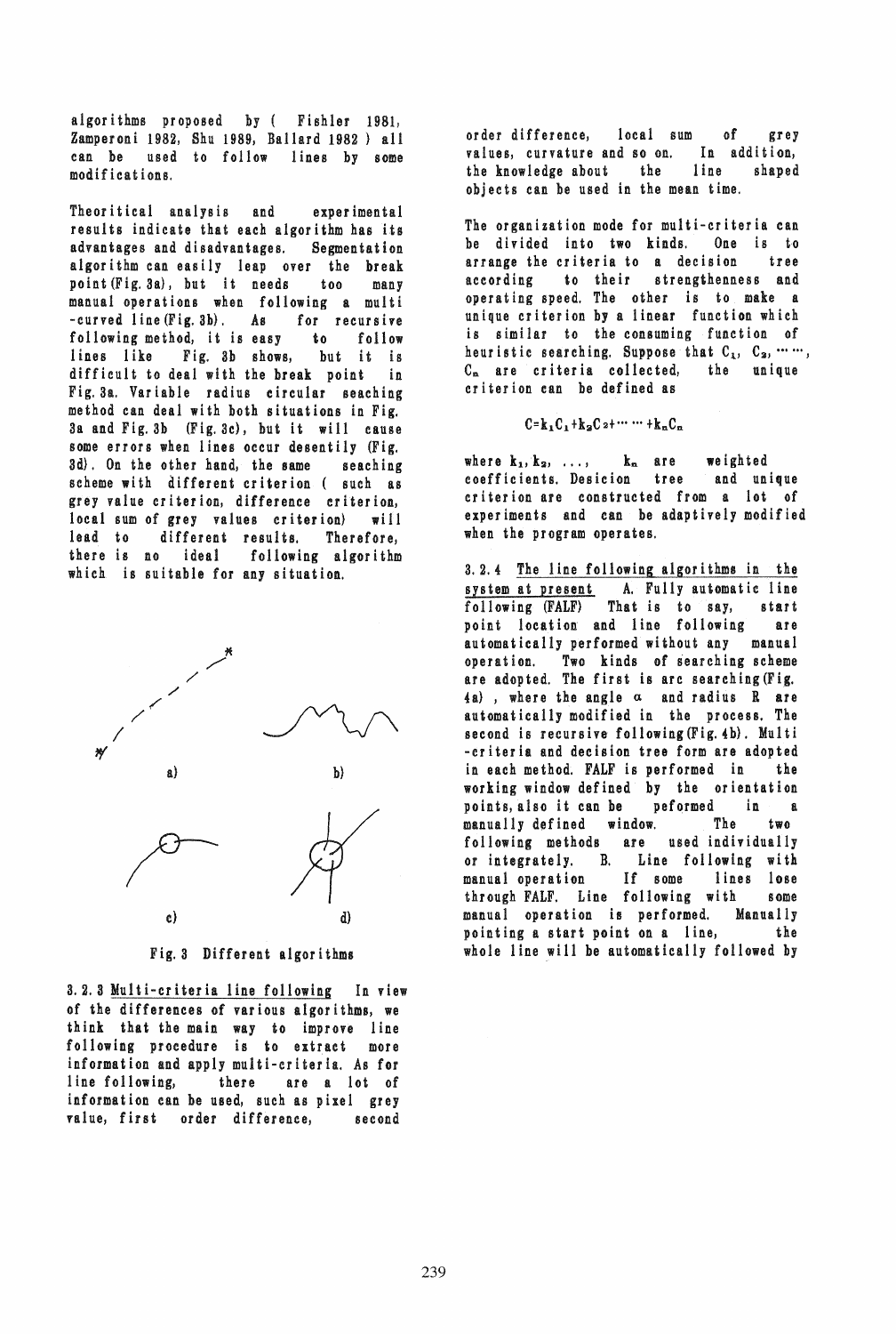



a} Arc searching b} Recursive following

Fig.4 Line following





FALF. A small deviation of manual pointing is allowed, and it will be corrected automatically, C. Dashed line following Dashed line following procedure consists of two steps, segment following and segment linking. First, solid line segments are automatically followed by FALF, then segments belonging to a line are automatically linked according to their end points. Suppose  $p_1$  and  $p_2$  are the end points of two segments. The end point directions of the two segments are determined by the end points  $p_1$ ,  $p_2$  and the points  $p_a$ ,  $p_4$  which have some distance (e.g.  $5$  pixels) from  $p_1, p_2$  respectively. The end point direction is represented by the angle  $( $or = 90$ ) between straight line segment$  $p_1p_3$  (or  $p_2p_4$ ) and the horizontal line. If<br>the distance between  $p_1$  and  $p_2$  and the the distance between  $p_1$  and  $p_2$ absolute difference of the two end point directions  $\alpha_1 - \alpha_2$  satisfy the given thre sholds,  $p_1$  and  $p_2$  are linked, otherwise, a cursor generates on one of the end points,manual operation is requested.

# 3.3 Arc vectorization and topological structure generation

3.3.1 Arc vectorization The result of line following is stored in raster form. It needs to be converted into vector form for saving the storage memory and making it convinent to perform rectification, poitting output and various suceesive process in the information system. Vector data are recorded by arcs. Points between two nodes are defined to an arc. Vectorization are

performed according to connection. First, eaculate number C8 and crossing number CN. 8\_neighbor connecting

$$
CS = \sum_{i=1}^{8} q_i
$$
  
 
$$
CN = 1/2 \sum_{i=1}^{8} |q_i - q_{i+1}|
$$

where qi is the mark value of pixel i ,  $q_i = 1$ , if the point belongs to a line :: 0, backgr ound and  $q_9 = q_1$ If  $CN > 2$ , the point is a node.

If  $CN = 1$ , the point is an end point.

End point is also called node in the following part if it does not cause any confusion. C8 is cooprated with CN to deal wi th node cluster (Musavi 1988 ).



4- Fig.7 8\_neighbor Fig,8 Center first rule



# Fig. 9 Some special situations in are vectorization

Arc vectorization process begins at a node, traces the arc according to the center first rule and ends in another node. Fig. 8 shows the center first rule, 0 represents the present tracing direction, to 5 are possible directions in next step. The searching order is from 1 to 5. Center first rule makes the tracing process fast because most lines change their directions smoothly. As shown in Fig. 9a, the arc from  $(1)$  to  $(2)$  will be lost and an arc from  $(1)$ to  $\circledcirc$  will generate if only the center first rule is used. Therefore, for every step in tracing, another identification is necessary to search nodes in the neighborhood of the present pixel. As shown in Fig. 9b, an arc from  $\overline{4}$  to  $\overline{5}$  should generate. After all the nodes are searched,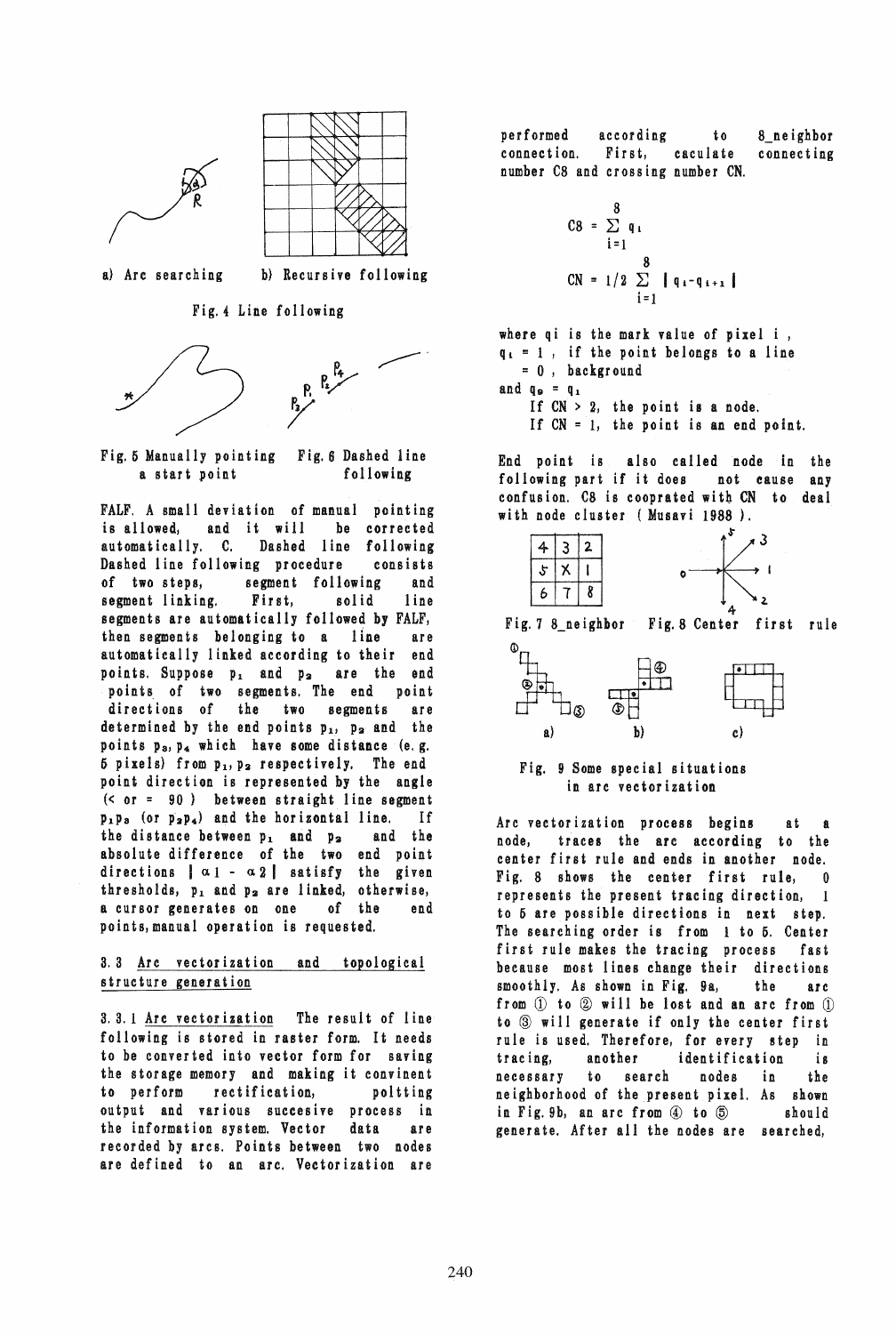| polygn<br>NO. | interior<br>point | outer-<br>bounded<br>rectangle | 1 <sub>ov</sub><br>address<br>of arc | high<br>address<br>of arc | low ad-<br>hanging-<br>up line | $hatad$ - $low$<br>dress of dress of address<br>hanging- of hole<br>up line | high<br>address<br>of hole | attributes |
|---------------|-------------------|--------------------------------|--------------------------------------|---------------------------|--------------------------------|-----------------------------------------------------------------------------|----------------------------|------------|
| (1)<br>(2)    |                   |                                |                                      |                           |                                |                                                                             |                            |            |

b) polygn file



a)

| arc<br>NO. | start<br>point | end<br>point | $low$ $ad-$<br>point | high ad-<br>dress of dress of<br>point | left<br>polygn | right<br>polygn | attributes |
|------------|----------------|--------------|----------------------|----------------------------------------|----------------|-----------------|------------|
|            |                | 2            |                      |                                        |                |                 |            |
|            | 3              | 2            |                      |                                        |                |                 |            |
|            |                | 3            |                      |                                        |                |                 |            |
| 4          | 5              | 3            |                      |                                        |                |                 |            |
| 5          | 5              |              |                      |                                        |                |                 |            |
|            | ß              | 6            |                      |                                        |                |                 |            |

#### e) arc fi Ie

### Fig.10 Topological data structure

an additional search is performed to find holes (Fig. 9c). The point which is first detected on the boundary of a hole is also defined to a node. The hole is vectorized by tracing its boundary. The first point on the arc of a hole is the same with the last point.

3.3.2 Topological data structure Topological data structure is adopted in the system **to** represent the objects and their relationships in the thematic map. Topological data structure saves the storge memory. And it is convinent to query the relationship of neighbor and connection. Objects on a map are devided into three categories : point, line, and plane. They are represented by point, arc, polygn respectively. In order to distinguish arcs

of different type, the arc which starts or/and ends with an end point is called hanging up line (Fig. 10a, arc 3) Topological data structure is composed of five files which are shown in Fig. 10b to f. In the poiygn file, the interior point is used to mark the polygn in poltting output, and the outer-bounded rectangle is used to query the polygn fast. All files are stored in binary form.

3.3.3 Generation of topological data structure Boundary tracing and region filling are performed to generate topological data structure. The system searches unmarked pixels from top to down and from left to right in the window. Detected points act as the original interior points. They will move to suitable locations by morphological erison after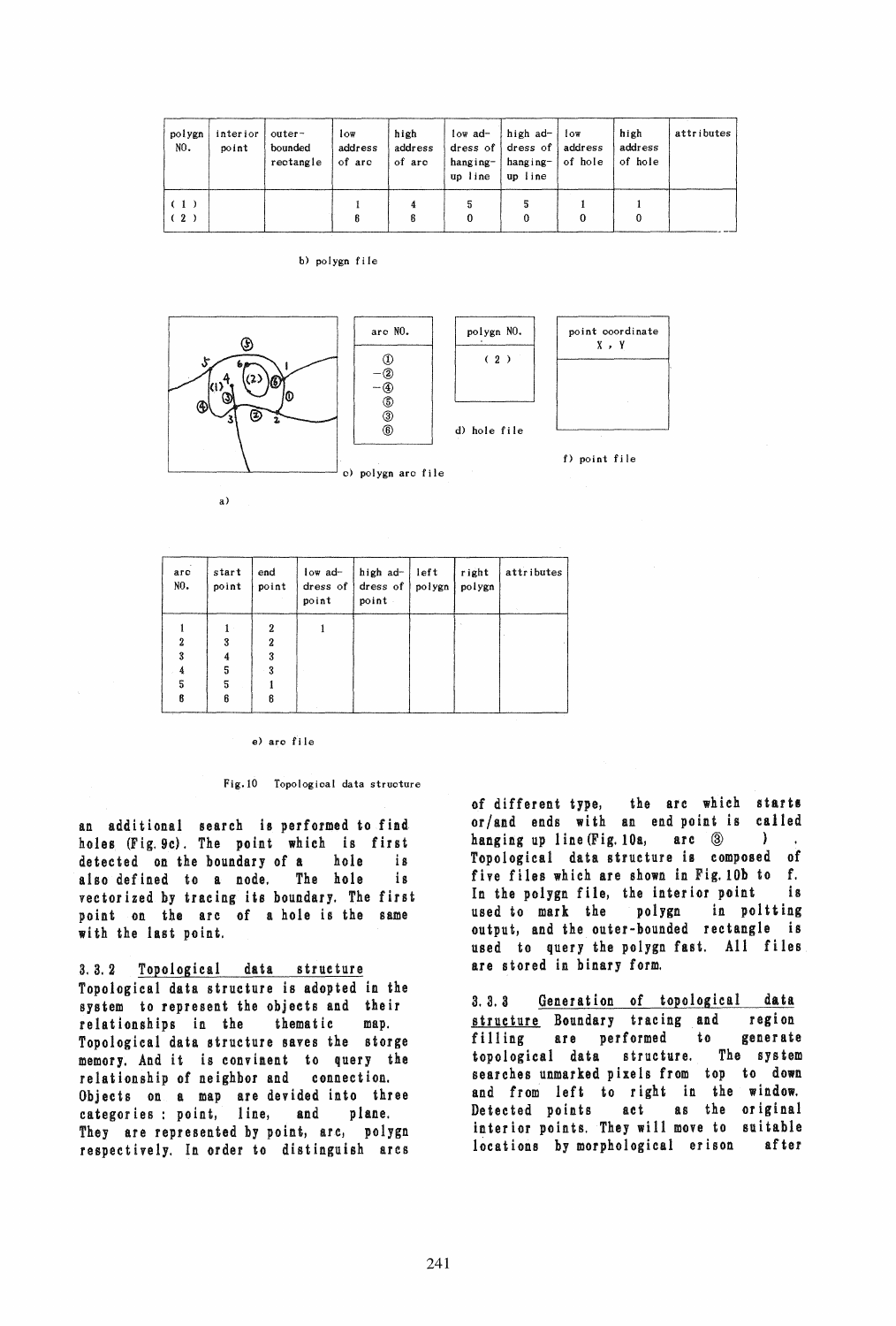the topological structure generates. Starting at each original interior point, a search procedure is performed to left (or to right) until it meets with a boundary pixel. Then trace the boundary according to the right first rule (Fig. 11) and mark the traced pixels. In the course of tracing, arc number is sorted in the arc file and filled in the polygn arc file, and the polygn number is filled in the items of left or right polygn number in the arc file. As for the arc whose start and end nodes are the same as another arc (Fig. 12), an arbitrary point on the arc is cooperated with the two



Fig. 11 Right first Fig. 12 Are identification rule

nodes to identify an arc number. When the tracing stops at the end of a hanging up line, a backforward tracing procedure is performed from the end point to the node, the arc number of the hanging up line is filled in the polygn arc file and the pixel marks are deleted. After a polygn is enclosed, the odd and even test algorithm is performed to fill the polygn. The points in the polygn are marked and holes are searched in the mean time. The data structure of a hole generates in the same way and the polygn number of the hole is filled in the hole file.

# 3.4 Vector data compression, rectification and mosaieing

3.4.1 Vector data compression The vector data points gets from raster data are very dense. So it is necessary to compress the vector data. The system adopts the "local pixel logic method ( Hung 1983 ). The compression procedure identifies critical points on an arc and keeps the node or end point. Critical points are defined as those feature points on a thin line such that the line can be approximated by a connected set of straight line segments. The algorithm traverses the chain code for each line and puts out a list of critical points after a set of caculation and identification. Since the computer

can not 'perceive' the lines in a global context like we do, this procedure may produce more critical points than that by manua 11y colI ec ted.

3.4.2 Geometrical rectification It is necessary to rectify the arc points because of the deformation caused by the orientation of the CCD camera. According to the image orientation points in each patch and their map coordinates, the compressed vector data are rectified to a unique map coordinate system by affine transformation. Because the algorithm rectifies the lines directly and avoids the computation of background points, operates fast.

3.4.3 Mosaicing Many processes are performed in patchs. The points on the border of the window may deviate after each patch to be rectified to the map. So mosaicing is necessuy. A method like that in ( Beard 1986) is used in the system. First, the nodes in the matching borders are extracted. If the distance of nodes in the two matching borders is little than a threshold, they are matched and their coordinates change to the same value in the are and point file.

## 3.5 Attribute coding and geometric measuring

The attribute codes of polygns and arcs need to be input interactively. The areas and lengthes are automatically measusured according to some standards. Various statistics can be easily caculated according to the attributes. As a result, statistical tables are printed, areas and lengthes are automatically input to the thematic information base.

# 4. EXPERIMENTS AND CONCLUSIONS

Many pieces of thematic map are processed by the system. Fig. 13a shows the line following result of a kilometrer grid. An enlarged view of line following is shown in Fig. 13b. Fig. 14 shows dashed line following. Fig. 16 shows arc vectorization. Fig. 16 shows the filling result when generating the topological data structure. (only paints green points on the left and right sides of the polygn) Fig. 17 shows the elarged view of the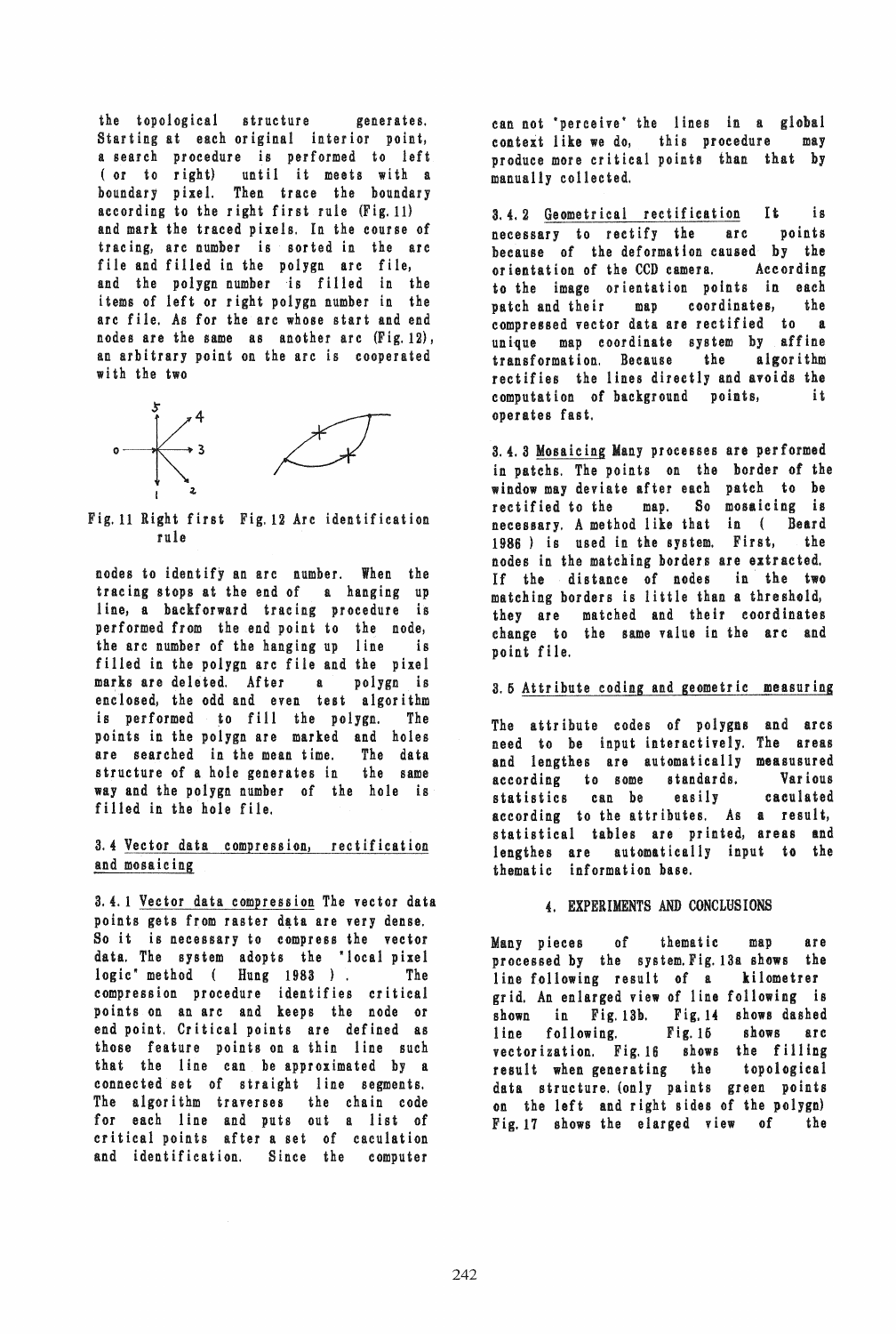unmosaicing result of two kilometer grids. Fig.18 shows the mosaicing result corresponding to Fig. 17.

A test production for land source investigation is made using many pieces of land use map. These maps are processed to test the accuracy of area and length measuring. Comparing with the chinese land source investigation standards, the qualified ratio reaches to 100 percent. And this is not the highest accuracy of CV2. Reducing the working patch can increase the accuracy when higher precision is expecting.

A set of experiments show that the scheme of the thematic map reading system proposed in this paper is realizable. Optimal combination of computer visiov techniques and manual operation raises the global efficiency of the system. Multi -criteria line following improves the reliability and adaptibility of line extration. Topological data structure organizes the thematic map data efficiently and makes it easy to store and manage them. Using this system to land source investigation has get to a practical stage. On the other hand, the idea and some algorithms are suitable for the reading process of other line drawings. So this system can be developed further.

# REFERENCES :

- [1] Ballard, D.H. & Brown, C.M., 1982. Computer vision, Prentice\_Hall.
- [2] Beard, M. K. & Chrisman, N. R., 1986. Zipping: new software for merging map sheets, technical papers of 1986 ACSM -ASPRS annual convention, Vol. 1.
- [3] Cui, Weiping, 1989. Design and research of multipurpose cadastre information system, Journal of Zhengzhou institute of surveying and mapping, No.2, in chinese.
- [4] Fishier, M.A.,Tenenbaum, J.M &: Wolf, H.C., 1981. Detection of roads and linear structures in low\_resolution aerial imagery using a multi- source knowledge integration technique, CGIP, Vol. 15, 201- 223.
- [5] Groch, W. D. J 1982. Extraction of line shaped objects from arerial images using a special operator to analyse the profile of functions, CVIP, Vol. 18, 347-358.
- [6] Hung, S.H. Y & Kasvand, T., 1983. Critical points on a perfectly 8-or 6 connected thin binary line, Pattern

Recognition, Vol. 16, No. 3, 297-306.

- [7] Joseph, S. H., 1989. Processing of engineering line drawings for automatic input to CAD, Pattern Recognition, Vol. 22, No.1, pp 1-11.
- [8] Kasturi, R. etal., 1990. A system for interpretation of line drawings, IEEE Trans. on PAMI, Vol. 12, No. 10.
- [9] Lin Zongjian, Lu Jian &: Fu Zhongliang, 1990a. GIS data inputing through CCD camera, ISPRS, vol. 28-3/2, May, 1990.
- [10] Lin Zongjian, Lu Jian & Yan Li, 1990b. A topographic contour lines reading system, Proc. of the 11 th As ian conf. on remote sensing, Guangzhou, China, NOV.
- [11] Lin Zongjian & Lu Jian, 1991a. CV2 graphic reading system , technical report, Wuhan technical university of sureying and mappimg, May, in chinese.
- [12] Lin Zongj ian, Lu Jian, Yu Zifan &: Di Kaichang, 1991b. Computer vision based map reading system, FIG int. symp., Beij ing, May.
- [13] Musavi, M.T., Shirvaikar, M.V., Ramanathan, E &: Nekovei, A.R., 1988. A vision based method to automatic map processing, Pattern Recognition, Vol. 21, No.4, pp 319- 326.
- $[14]$  Nagasamy, V & Langrana, N. A., 1990. Engineering drawing processing and vectorization system, CVGIP, Vol. 49, 379 -397.
- [15] Shu, Joseph Shou-Pyng, 1989. One- pixel -wide edge detection, Pattern Recognition, Vol. 22, No.6, pp 666-673.
- [16] Suzuki, S. & Yamada, T., 1990. MARIS : map recognition input system, Pattern Recognition, Vol. 23, No.8, pp 919-933.
- [17] Zamper on i, P., 1982. Contour tracing of grey\_scale images based on 2-D histograms, Pattern Recognition, Vo1.15, No.3, pp 161-165.
- [18] Zhu, Zhipu & Kim, Yongmin, 1989. Algorithm for automatic road recognition on digitized map images, Opt. Eng. , Vol. 28, No.9.